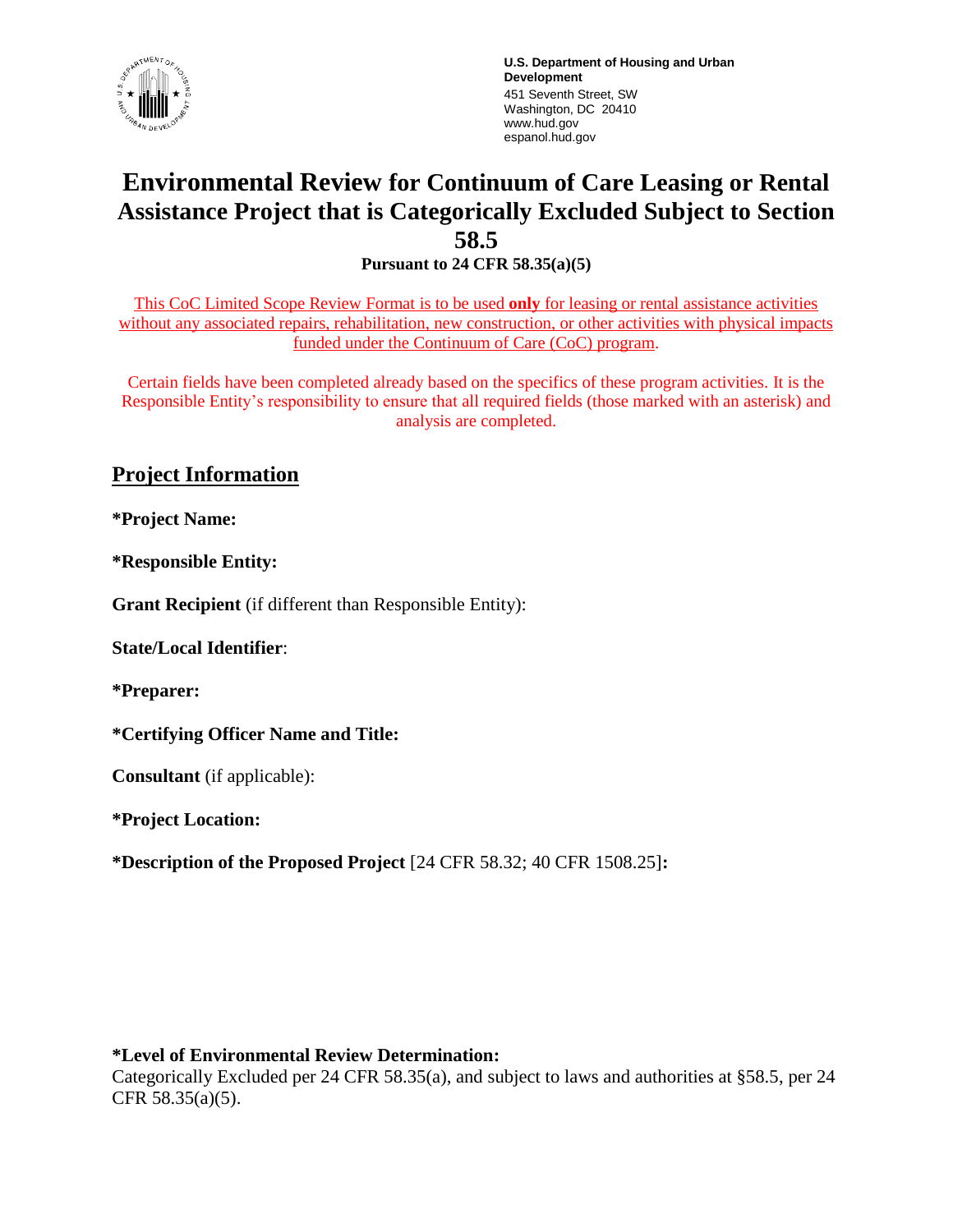## **Funding Information**

| <i>*</i> Grant Number | <i><b>*HUD Program</b></i> | *Funding Amount |
|-----------------------|----------------------------|-----------------|
|                       | Continuum of Care (CoC)    |                 |

#### **\*Estimated Total HUD Funded Amount:**

### **\*Estimated Total Project Cost** (HUD and non-HUD funds):

# **Compliance with 24 CFR 58.5 and 58.6 Laws and Authorities**

Record below the compliance or conformance determinations for each statute, executive order, or regulation. Provide credible, traceable, and supportive source documentation for each authority. Where applicable, complete the necessary reviews or consultations and obtain or note applicable permits or approvals. Clearly note citations, dates/names/titles of contacts, and page references. Attach additional documentation as appropriate.

| <b>Compliance Factors:</b><br>Statutes, Executive Orders,<br>and Regulations listed at 24<br>CFR §58.5 and §58.6                                                | Are formal<br>compliance<br>steps or<br>mitigation<br>required? | Compliance determinations                                                                                                                                      |
|-----------------------------------------------------------------------------------------------------------------------------------------------------------------|-----------------------------------------------------------------|----------------------------------------------------------------------------------------------------------------------------------------------------------------|
| STATUTES, EXECUTIVE ORDERS, AND REGULATIONS LISTED AT 24 CFR 58.6                                                                                               |                                                                 |                                                                                                                                                                |
| <b>Airport Hazards</b><br>24 CFR Part 51 Subpart D                                                                                                              | No<br>Yes<br>$\mathsf{I}$                                       | This project consists only of leasing or rental<br>assistance and is in compliance with the<br>HUD's Airport Hazard regulations without<br>further evaluation. |
| <b>Coastal Barrier Resources</b><br>Coastal Barrier Resources Act, as<br>amended by the Coastal Barrier<br>Improvement Act of 1990 [16<br><b>USC 35011</b>      | Yes<br>N <sub>0</sub>                                           | $\ast$                                                                                                                                                         |
| <b>Flood Insurance</b><br>Flood Disaster Protection Act of<br>1973 and National Flood<br>Insurance Reform Act of 1994<br>[42 USC 4001-4128 and 42 USC<br>5154a] | N <sub>0</sub><br>Yes                                           | $\ast$                                                                                                                                                         |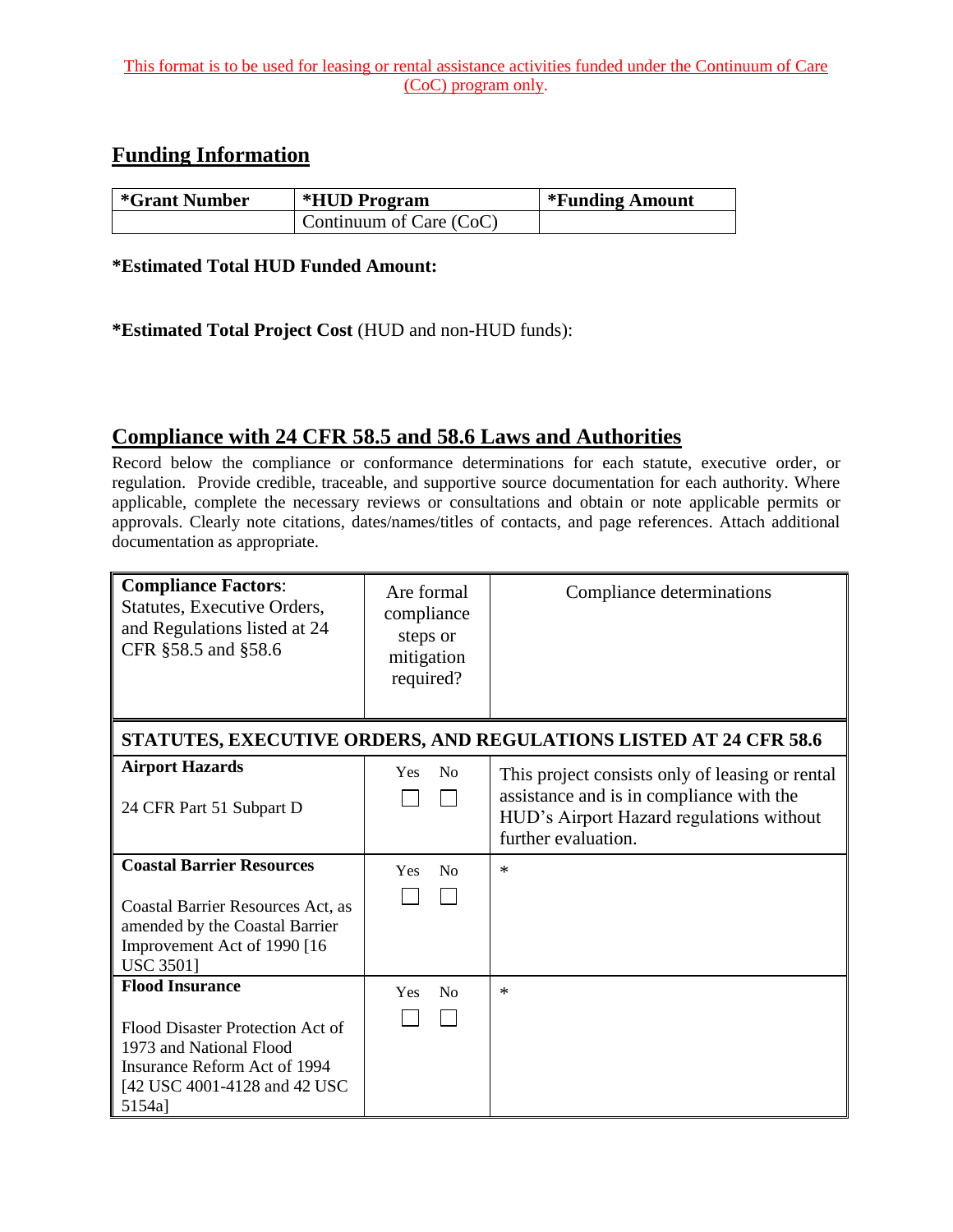#### **STATUTES, EXECUTIVE ORDERS, AND REGULATIONS LISTED AT 24 CFR 50.4 & 58.5**

| <b>Clean Air</b><br>Clean Air Act, as amended,<br>particularly section 176(c) & (d);<br>40 CFR Parts 6, 51, 93                                | Yes<br>No             | This project consists only of leasing or rental<br>assistance and is in compliance with the<br>Clean Air Act without further evaluation.                                                                                                                                                                                                                                              |
|-----------------------------------------------------------------------------------------------------------------------------------------------|-----------------------|---------------------------------------------------------------------------------------------------------------------------------------------------------------------------------------------------------------------------------------------------------------------------------------------------------------------------------------------------------------------------------------|
| <b>Coastal Zone Management</b><br>Coastal Zone Management Act,<br>sections $307(c)$ & (d)                                                     | Yes<br>N <sub>0</sub> | This project consists only of leasing or rental<br>assistance and is in compliance with the<br><b>Coastal Zone Management Act without</b><br>further evaluation.                                                                                                                                                                                                                      |
| <b>Contamination and Toxic</b><br><b>Substances</b><br>24 CFR 58.5(i)(2)                                                                      | Yes<br>N <sub>0</sub> | $\ast$                                                                                                                                                                                                                                                                                                                                                                                |
| <b>Endangered Species</b><br>Endangered Species Act of 1973,<br>particularly section 7; 50 CFR<br>Part 402                                    | No<br>Yes             | This project consists only of leasing or rental<br>assistance and is in compliance with the<br>Endangered Species Act without further<br>evaluation.                                                                                                                                                                                                                                  |
| <b>Explosive and Flammable</b><br><b>Hazards</b><br>24 CFR Part 51 Subpart C                                                                  | Yes<br>No             | This project consists only of leasing or rental<br>assistance and is in compliance with HUD's<br><b>Explosive and Flammable Hazards standards</b><br>without further evaluation.                                                                                                                                                                                                      |
| <b>Farmlands Protection</b><br><b>Farmland Protection Policy Act</b><br>of 1981, particularly sections<br>1504(b) and 1541; 7 CFR Part<br>658 | N <sub>o</sub><br>Yes | This project consists only of leasing or rental<br>assistance and is in compliance with the<br>Farmland Protection Policy Act without<br>further evaluation.                                                                                                                                                                                                                          |
| <b>Floodplain Management</b><br>Executive Order 11988,<br>particularly section $2(a)$ ; 24 CFR<br>Part 55                                     | Yes<br>No             | $\ast$                                                                                                                                                                                                                                                                                                                                                                                |
| <b>Historic Preservation</b><br><b>National Historic Preservation</b><br>Act of 1966, particularly sections<br>106 and 110; 36 CFR Part 800   | N <sub>o</sub><br>Yes | HUD has determined that leasing and rental<br>assistance with no associated repairs,<br>rehabilitation, or other activities with<br>physical impacts has No Potential to Cause<br>Effects under $36$ CFR $800.3(a)(1)$ (see<br>Appendix A). Therefore, this project is in<br>compliance with Section 106 of the National<br>Historic Preservation Act without further<br>obligations. |
| <b>Noise Abatement and Control</b>                                                                                                            | Yes<br>N <sub>o</sub> | This project consists only of leasing or rental<br>assistance. HUD's Noise standards do not                                                                                                                                                                                                                                                                                           |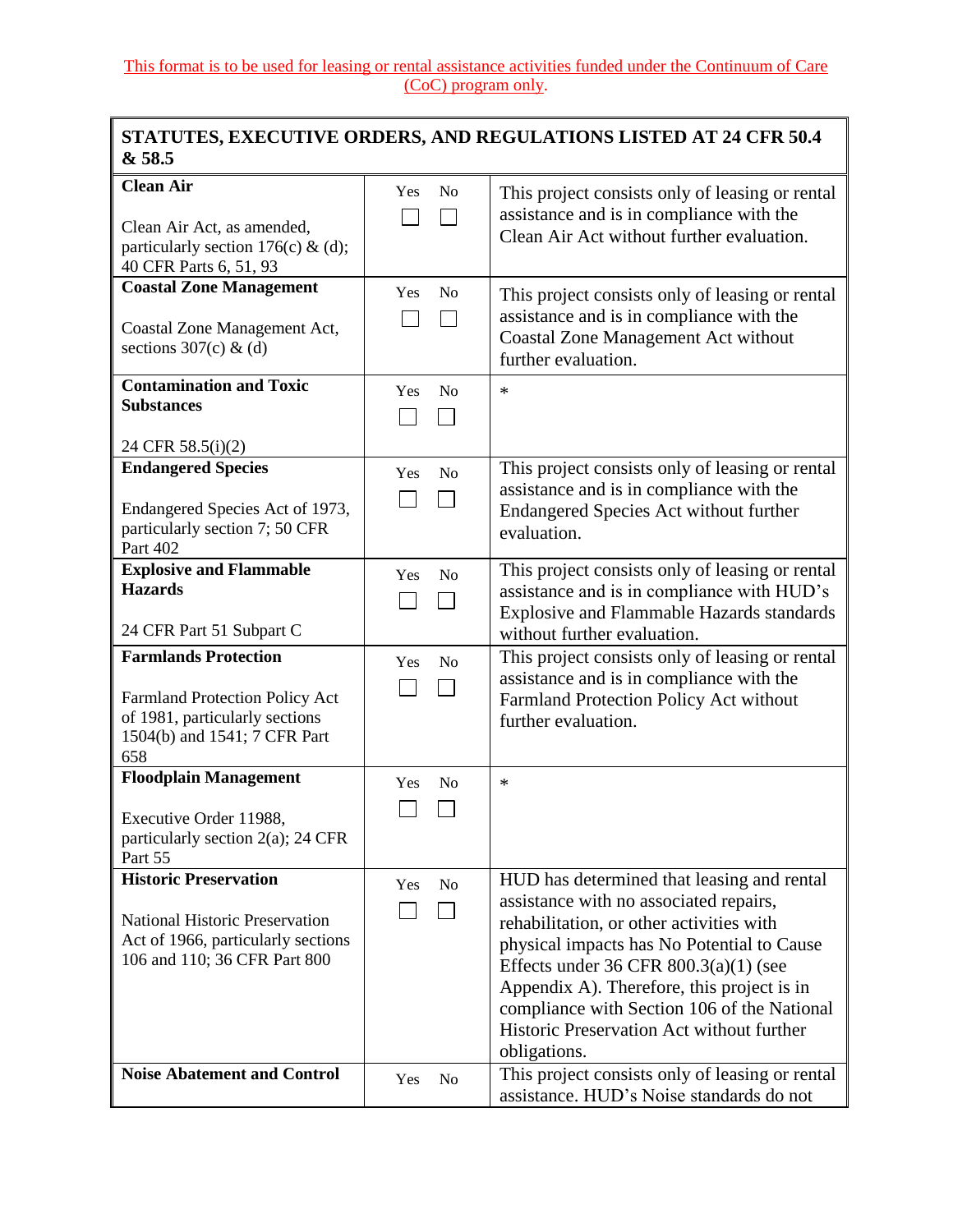| 24 CFR Part 51 Subpart B                                                                                                                                                                       |                                                       | apply.                                                                                                                                                                                                                                                                                                                                                                              |
|------------------------------------------------------------------------------------------------------------------------------------------------------------------------------------------------|-------------------------------------------------------|-------------------------------------------------------------------------------------------------------------------------------------------------------------------------------------------------------------------------------------------------------------------------------------------------------------------------------------------------------------------------------------|
| <b>Sole Source Aquifers</b><br>Safe Drinking Water Act of 1974,<br>as amended, particularly section<br>1424(e); 40 CFR Part 149                                                                | $\rm No$<br>Yes                                       | This project consists only of leasing or rental<br>assistance and is in compliance with the Safe<br>Drinking Water Act without further<br>evaluation.                                                                                                                                                                                                                               |
| <b>Wetlands Protection</b><br>Executive Order 11990,<br>particularly sections 2 and 5; 24<br>CFR Part 55 wetlands provisions<br><b>Wild and Scenic Rivers</b><br>Wild and Scenic Rivers Act of | N <sub>0</sub><br>Yes<br>N <sub>0</sub><br><b>Yes</b> | This project consists only of leasing or rental<br>assistance without any new construction.<br>Executive Order 11990 and Part 55 wetlands<br>provisions do not apply to projects that do<br>not involve new construction in a wetland.<br>This project consists only of leasing or rental<br>assistance and is in compliance with the<br>Wild and Scenic Rivers Act without further |
| 1968, particularly section 7(b)<br>and $(c)$<br><b>ENVIRONMENTAL JUSTICE</b>                                                                                                                   |                                                       | evaluation.                                                                                                                                                                                                                                                                                                                                                                         |
| <b>Environmental Justice</b>                                                                                                                                                                   | Yes<br>N <sub>0</sub>                                 | $\ast$                                                                                                                                                                                                                                                                                                                                                                              |
| <b>Executive Order 12898</b>                                                                                                                                                                   |                                                       |                                                                                                                                                                                                                                                                                                                                                                                     |

# **Mitigation Measures and Conditions**

Summarize below all mitigation measures either taken or required as a condition of approval of the project by the Responsible Entity to reduce, avoid, or eliminate adverse environmental impacts and to avoid non-compliance or non-conformance with the above-listed authorities and factors. These measures/conditions must be incorporated into project contracts, development agreements, and other relevant documents. The staff responsible for implementing and monitoring mitigation measures should be clearly identified in the mitigation plan.

#### **\*Determination:**

 $\Box$ 

This categorically excluded activity/project converts to **EXEMPT** per Section 58.34(a)(12), because it does not require any mitigation for compliance with any listed statutes or authorities,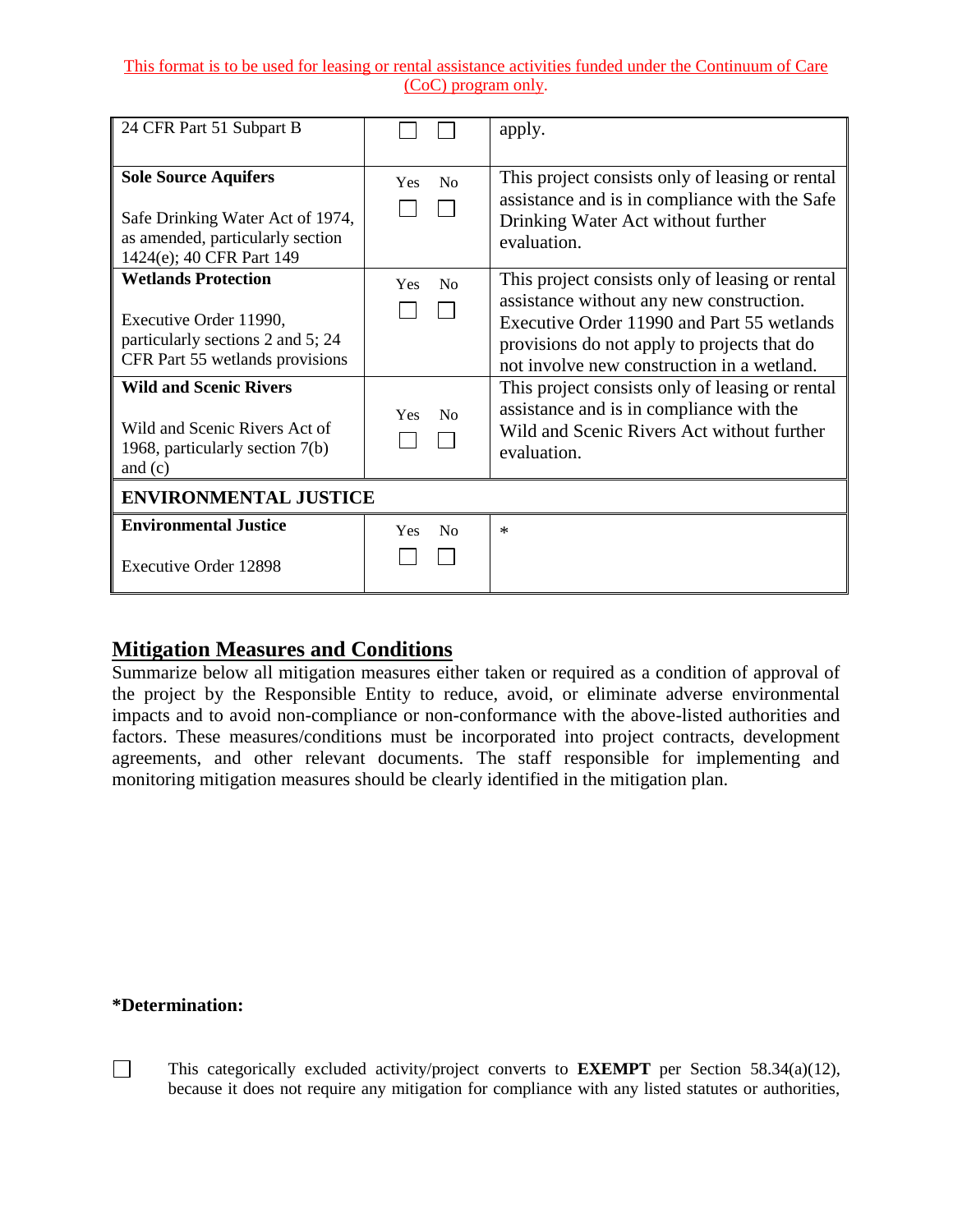nor requires any formal permit or license; **Funds may be committed and drawn down** for this (now) EXEMPT project; OR

- $\Box$ This categorically excluded activity/project cannot convert to Exempt status because one or more statutes or authorities listed at Section 58.5 requires formal consultation or mitigation. Complete consultation/mitigation protocol requirements, **publish NOI/RROF, submit RROF (HUD 7015.15), and obtain "Authority to Use Grant Funds"** (HUD 7015.16) per Section 58.70 and 58.71 before committing or drawing down any funds; OR
- $\Box$ This project is not categorically excluded OR, if originally categorically excluded, is now subject to a full Environmental Assessment according to Part 58 Subpart E due to extraordinary circumstances (Section 58.35(c)).

Preparer Signature:

|                                               | Date: |
|-----------------------------------------------|-------|
|                                               |       |
| Responsible Entity Agency Official Signature: |       |
|                                               | Date: |
| Name/Title:                                   |       |

This original, signed document and related supporting material must be retained on file by the Responsible Entity in an Environmental Review Record (ERR) for the activity/project (ref: 24 CFR Part 58.38) and in accordance with recordkeeping requirements for the HUD program(s).